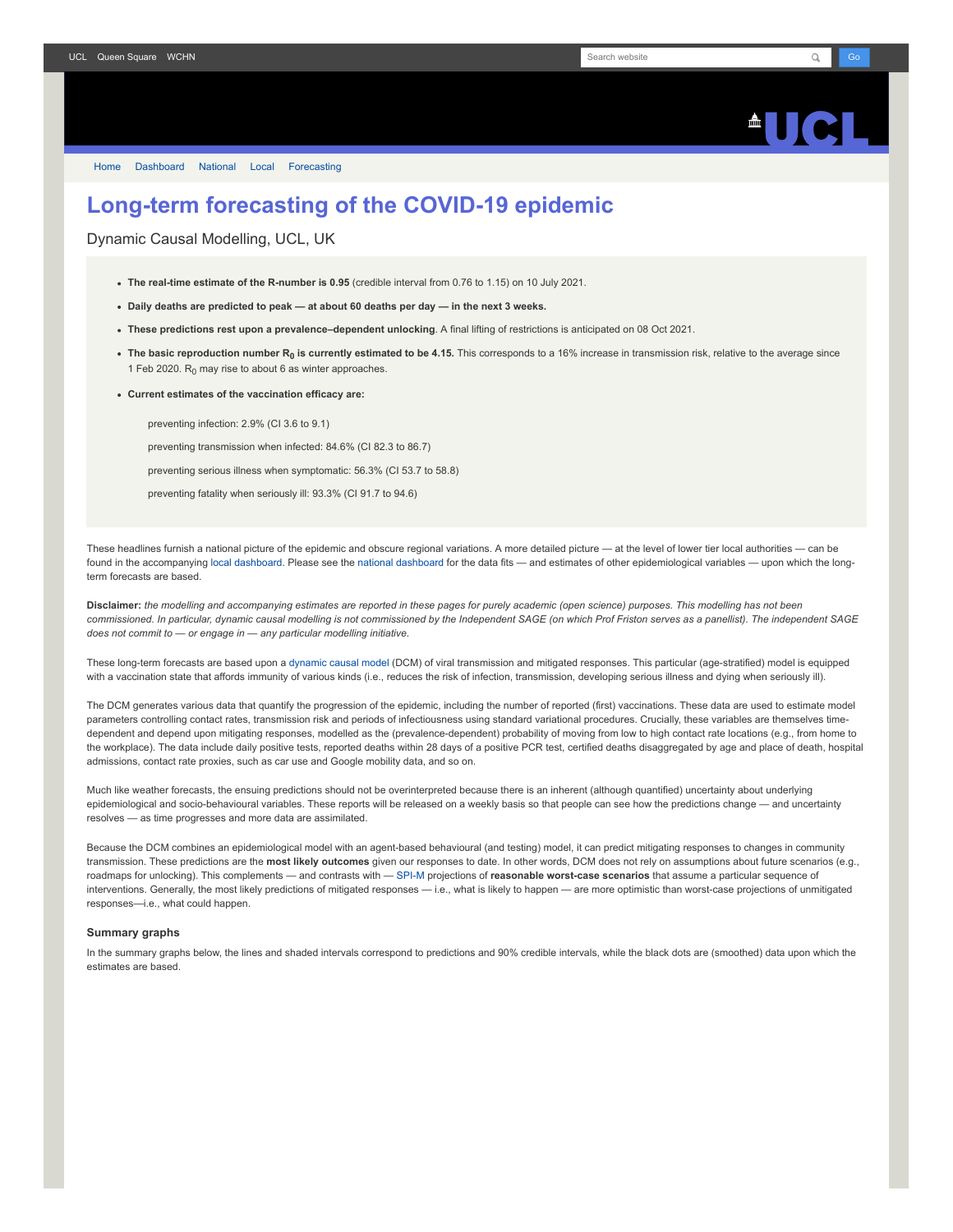

**Prevalence and reproduction ratio:** this panel provides a forecast of (i) the **prevalence of infection** and (ii) the reproduction ratio or **R-number** (blue and orange lines, respectively) with their accompanying confidence intervals (shaded areas). These forecasts are based upon parameters estimated from the data up until the reporting date (the vertical line). The data include [GOV.UK estimates](https://www.gov.uk/guidance/the-r-number-in-the-uk#latest-r-and-growth-rate) of the R-number, which are shown for comparison with the DCM estimates. The **basic reproduction ratio** (R0 – yellow line) can be read as the R-number in the absence of any mitigating reductions in contact rates (under the simplifying assumption that the mean period of infectivity is constant). This reflects fluctuations in transmission risk due to seasonality effects and viral mutations. The 'alpha' and 'delta' indicate when the alpha and delta variants were introduced to the UK.

[The DCM estimate of the R-number is based upon a g](https://www.gov.uk/guidance/the-r-number-in-the-uk#contents)[enerative mode](https://en.wikipedia.org/wiki/Generative_model)[l \(i.e., a real-time estimate using data assimilation\). The corresponding consensus estimates from the](https://www.gov.uk/guidance/the-r-number-in-the-uk#contents) SPI-M are based upon retrospective (e.g., Bayesian regression) analysis of recent data and are therefore treated as a lagged estimator. The black dots correspond to the GOV.UK (SPI-M consensus) estimates moved backwards in time by 16 days from their date of reporting.

**Attack rate and immunity:** this panel shows long-term forecasts of **attack rate, population or herd immunity** and the percentage of people who have been seroconverted following vaccination (in blue, red and purple, respectively). In addition, an estimate of the **effective immunity threshold** is provided based upon simplifying (SIR) assumptions (yellow line). Based upon the changes in testing, death rate and other data, one can estimate the efficacy of vaccination. The attack rate corresponds to the number of people who have been infected since the onset of the outbreak (blue line). This can be supplemented with a small proportion of the population that is estimated to have pre-existing immunity (e.g., mucosal immunity or cross immunoreactivity with other SARS viruses), shown in red. The combination can be read as the herd or population immunity.

The effective immunity threshold is based upon the effective reproduction ratio under pre-pandemic contact rates. The reproduction ratio corresponds to the product of the contact rate, transmission risk and mean infectious period. Note that the effective immunity threshold fluctuates. This reflects the fact that transmission risk changes with time. In this model, transmission risk is modelled as a seasonal fluctuation multiplied by smooth (increasing) [function of time.](https://www.medrxiv.org/content/10.1101/2021.01.10.21249520v1) A fluctuating transmission risk accommodates changes in transmissibility (e.g., due to viral evolution) that is contextualised by seasonal variations in transmission (e.g., due to changes in temperature, humidity, socialising outdoors and the propensity for aerosol transmission). The vertical line shows when the population immunity first exceeds the effective immunity threshold.

**Daily deaths:** this panel shows fatality rates as assessed by patients who died within 28 days of positive PCR test and people who died from certified COVID-19. The former represents an underestimate of COVID-related mortality, where the degree of underestimation depends upon testing rates. The discrepancy is adequately modelled by evaluating the probability of succumbing to COVID-19 and having had a positive PCR test within 28 days.

**Mobility and lockdown:** a long-term forecast of locking and unlocking, based upon car use as quantified by the Department of Transport and - in this graph - Google mobility data. These measures of mobility are expressed in terms of the percentage of pre-pandemic levels. The expected mobility has been thresholded at three levels to illustrate different levels of lockdown. The dates on the lower (graded pink) bar annotate a transition from a more restrictive level of mobility to a less restrictive level. Forecasts of mobility are based upon underlying contact rates that depend upon the prevalence of infection, which are then modulated with a smooth function of time (parameterised with Fourier coefficients).

This dynamic causal model includes age-stratification into for groups (below the age of 15, between 15 and 35, between 35 and 70, and over 70 years of age). The contact rates within and between the groups (for high and low contact rate locations) are estimated from the data, under mildly informative lognormal shrinkage priors. Please see the following [technical report](https://arxiv.org/abs/2011.12400) for further technical details.

**Changes since last report:**